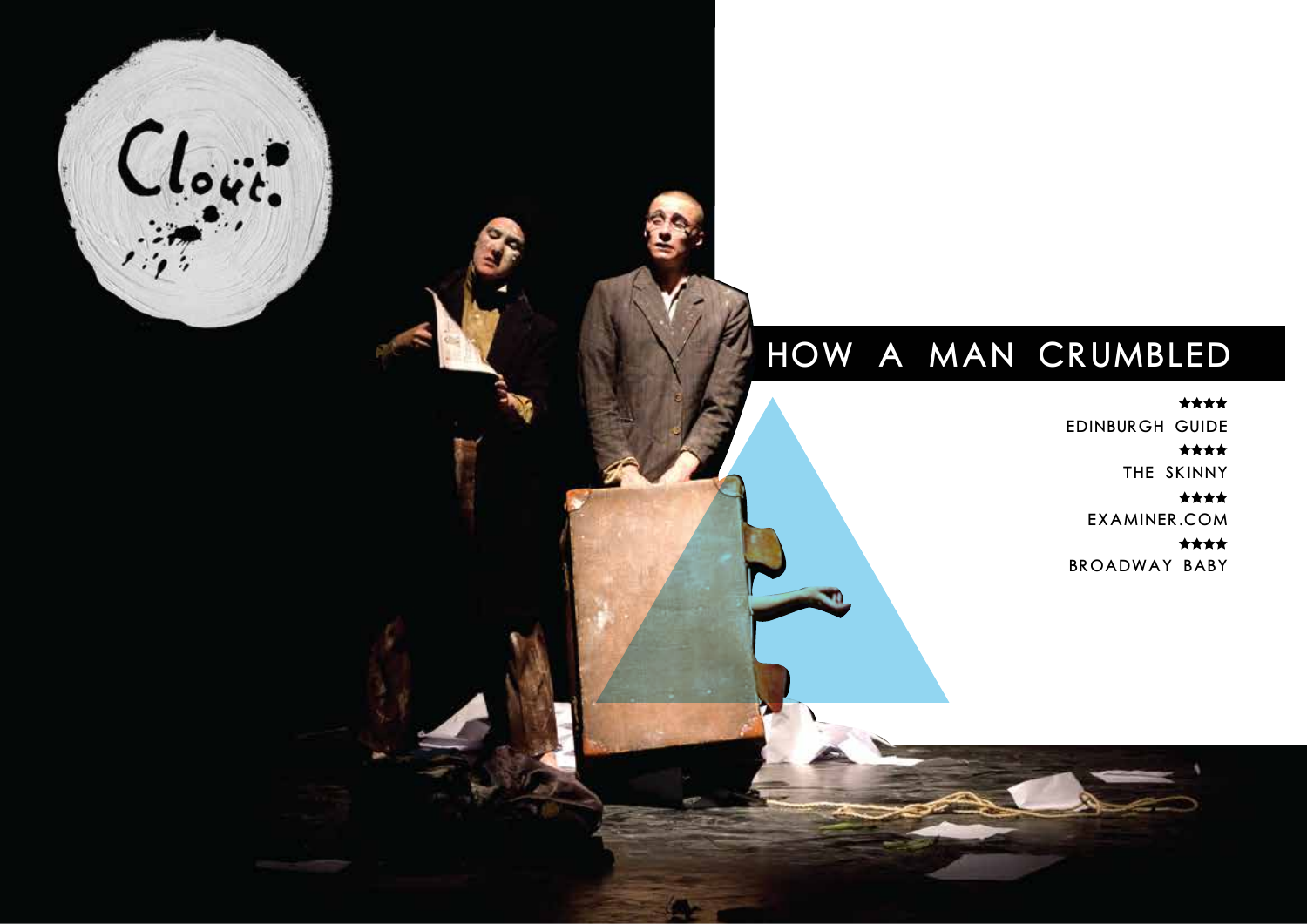## ABOUT

#### How a Man Crumbled 2013 TOUR

| <b>DURATION</b> 60 minutes |                                                            |
|----------------------------|------------------------------------------------------------|
| LANGUAGE English, Russian  |                                                            |
|                            | <b>WINNER</b> Physical Fest Audience Award 2012            |
|                            | <b>NOMINATED</b> Total Theatre Emerging Company Award 2012 |

Lecoq-trained Clout Theatre invite you to dive into the absurd world of the Russian poet, iconoclast and false moustache wearer Daniil Kharms.

Three bouffonesque characters intent on telling 'The Old Woman' story let narrative escape them as comic vignettes, metaphysical ponderings and bouts of senseless violence provide constant distraction. Expressionist silent film meets grotesque slapstick in a world where clocks have no hands and a cucumber can kill a man. How a Man Crumbled has recently had sold out runs at the Battersea Arts Centre and the Meyerhold Centre in Moscow. It has had a hit run at Summerhall at the Edinburgh Fringe and has previously toured to Turkey, France, Germany.

The show will tour the UK this spring.

'This one should tour, it'll make a lot of converts to physical theatre' *Nick Awde*, The Stage

'Kharms starved to death in a Russian prison, but the future for this talented threesome is much, much brighter.' *Kelly Apter*, THE SCOTSMAN  $\star \star \star \star$ 

'These scaberous grotesques demonstrate a gleeful engagement with the Absurdist writings of Daniil Kharms' *Mary Brennan*, THE HERALD \*\*\*\*

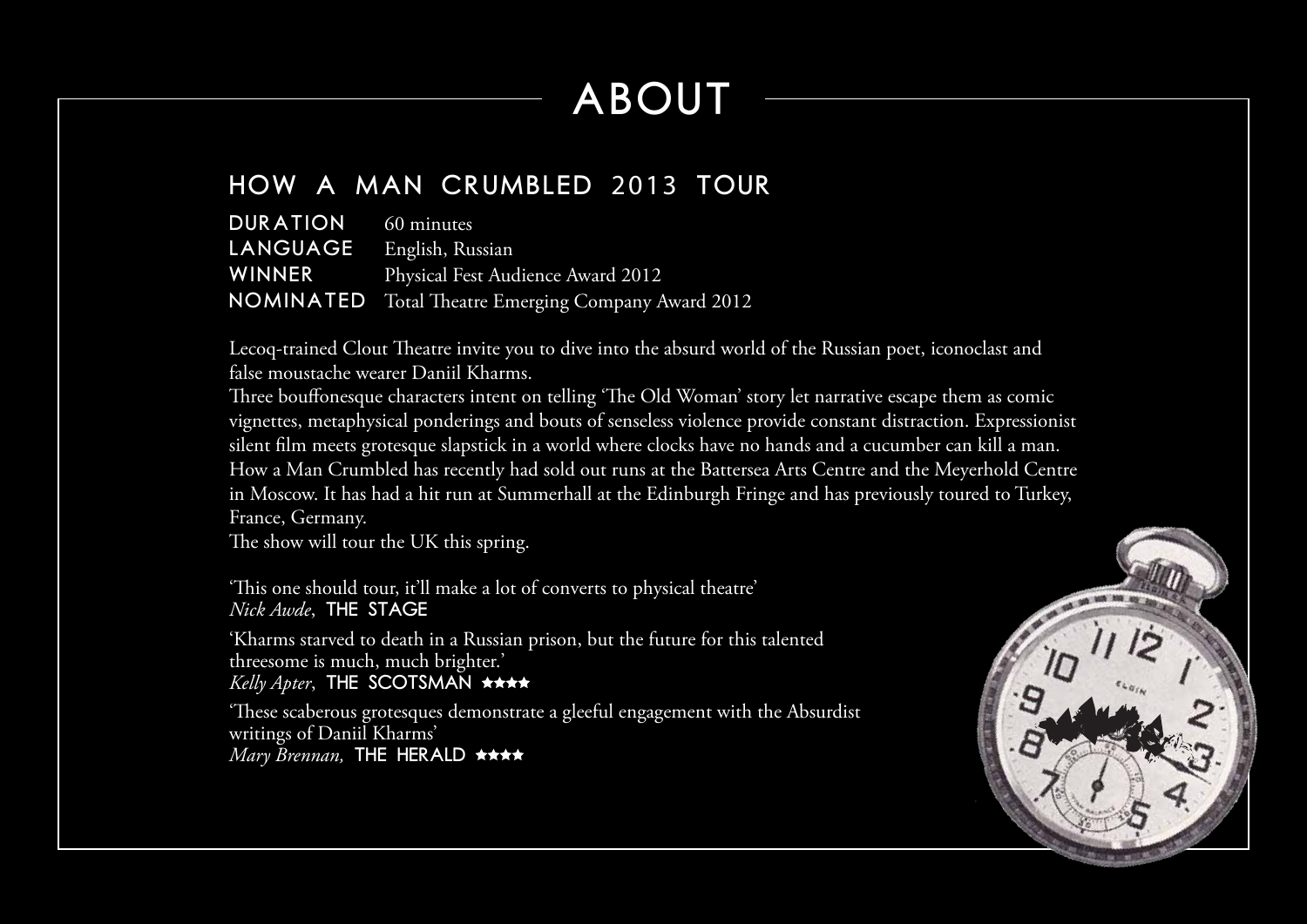### CLOUT THEATRE

Clout are an award winning Lecoq trained theatre company based in London.

We have performed in venues such as the Battersea Arts Centre, Meyerhold Centre in Moscow, Istanbul Municipal Theatre, the Louvre Museum, and have been nominated for a Total Theatre Award in 2012 and were the winners of Physical Fest Audience Award 2012.

With members from Russia, France, Turkey and Scotland, we strive to make physically bold theatre for an international audience. Combining absurd humour with visual poetry our work casts an irreverent eye on the human condition in all its sublime ridiculousness. Thrown into the mix are clowning, dance, original score and the odd dash of text.

'Full of vim and vigour… this is indeed a company to watch' Total Theatre Magazine

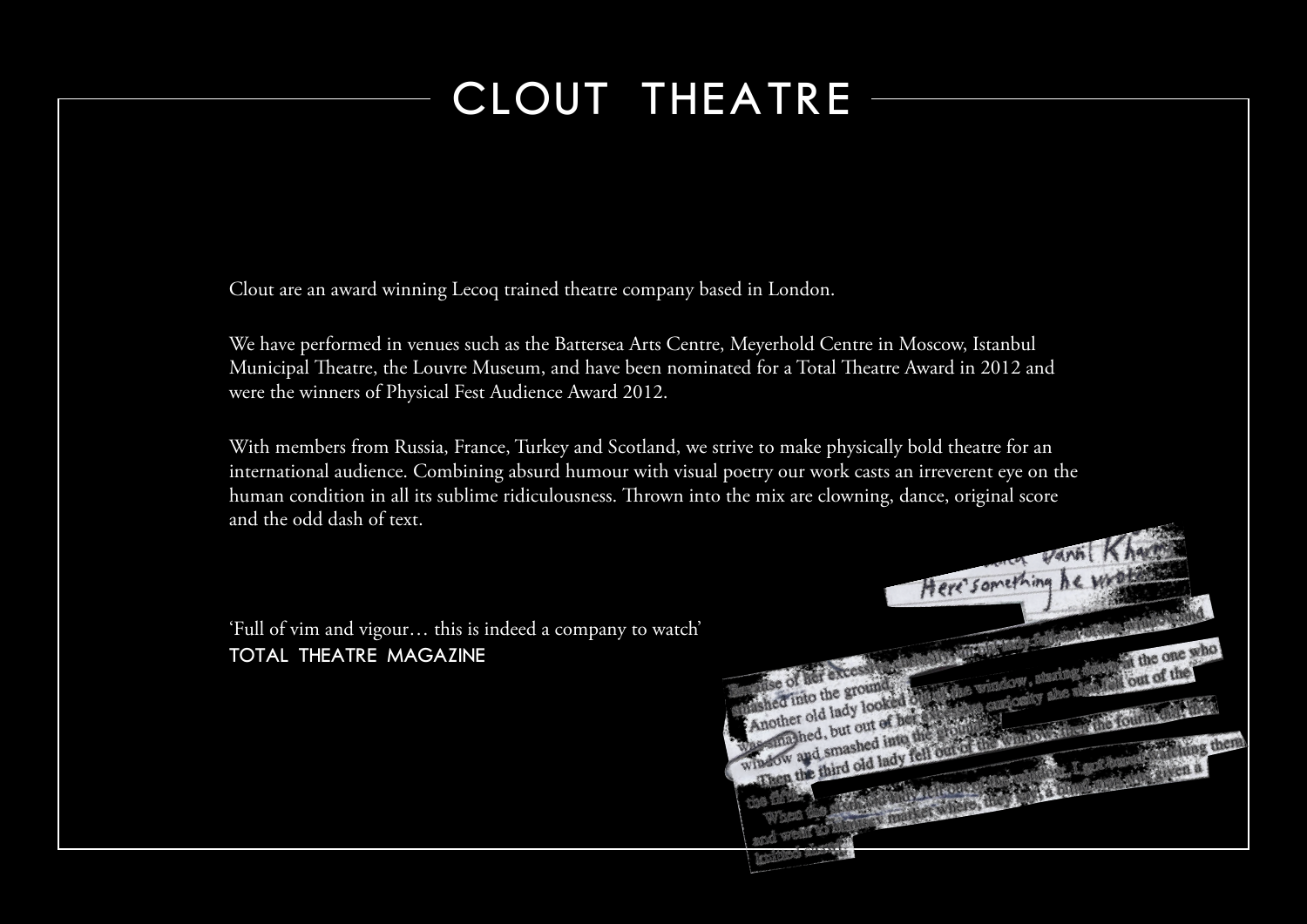### BOOKING DETAILS

RUNNING TIME 60 minutes (no interval) plus optional post-show Q&A

VENUES Best suited to end-on spaces

PERFORMANCE AREA/STAGING Minimum 5m x 5m

TOURING COMPANY 4 on the road (3 performers, 1 CSM)

**GET** IN Four hours on the day of performance (flexible).

LIGHTING/SOUND black-out & basic theatrical P.A required. Full specification available on request from clouttheatre@gmail.com.

PUBLICITY MATERIALS We will fully support your marketing. Clout will provide posters, flyers and free programmes, as well as production images and press releases

EDUCATION/OUTREACH ACTIVITY: Clout provide workshops in conjunction with their shows, often closely linked to the working process of the current show, although we also offer workshops on a wide range of skill sets based on our common training at Ecole Jacques Lecoq.

FEES: Fees are negotiated per venue basis

TOURING AREAS: UK and International.